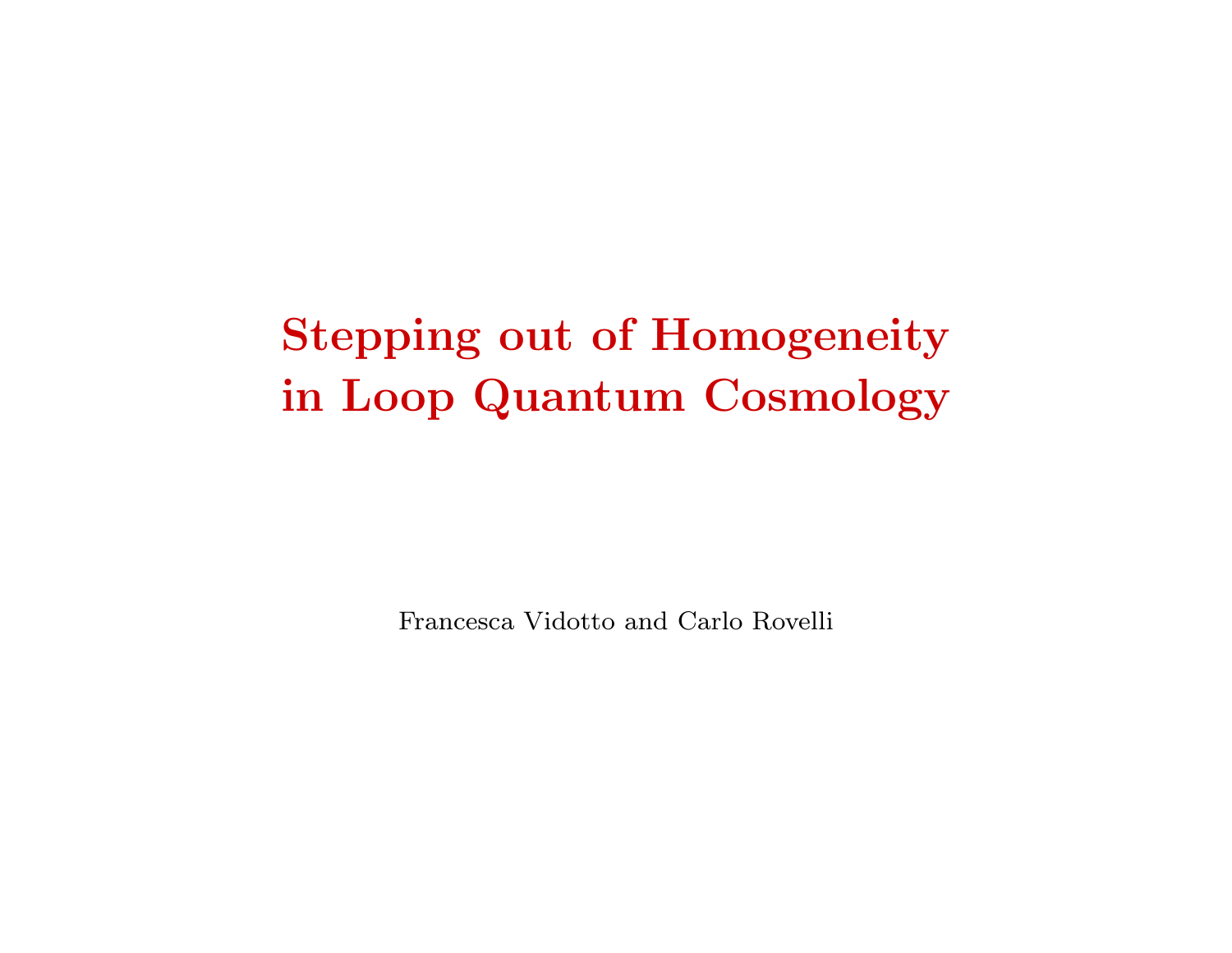# **Outline**

| 1. | Why inhomogeneities?           |
|----|--------------------------------|
| 2. | Cosmological principle         |
| 3. | The models: classical theory   |
| 4. | The models: quantum theory     |
| 5. | $n=2$ case: dipole cosmology   |
| 6. | Born-Oppenheimer approximation |
| 7. | Recovering LQC                 |
| 8. | Open questions                 |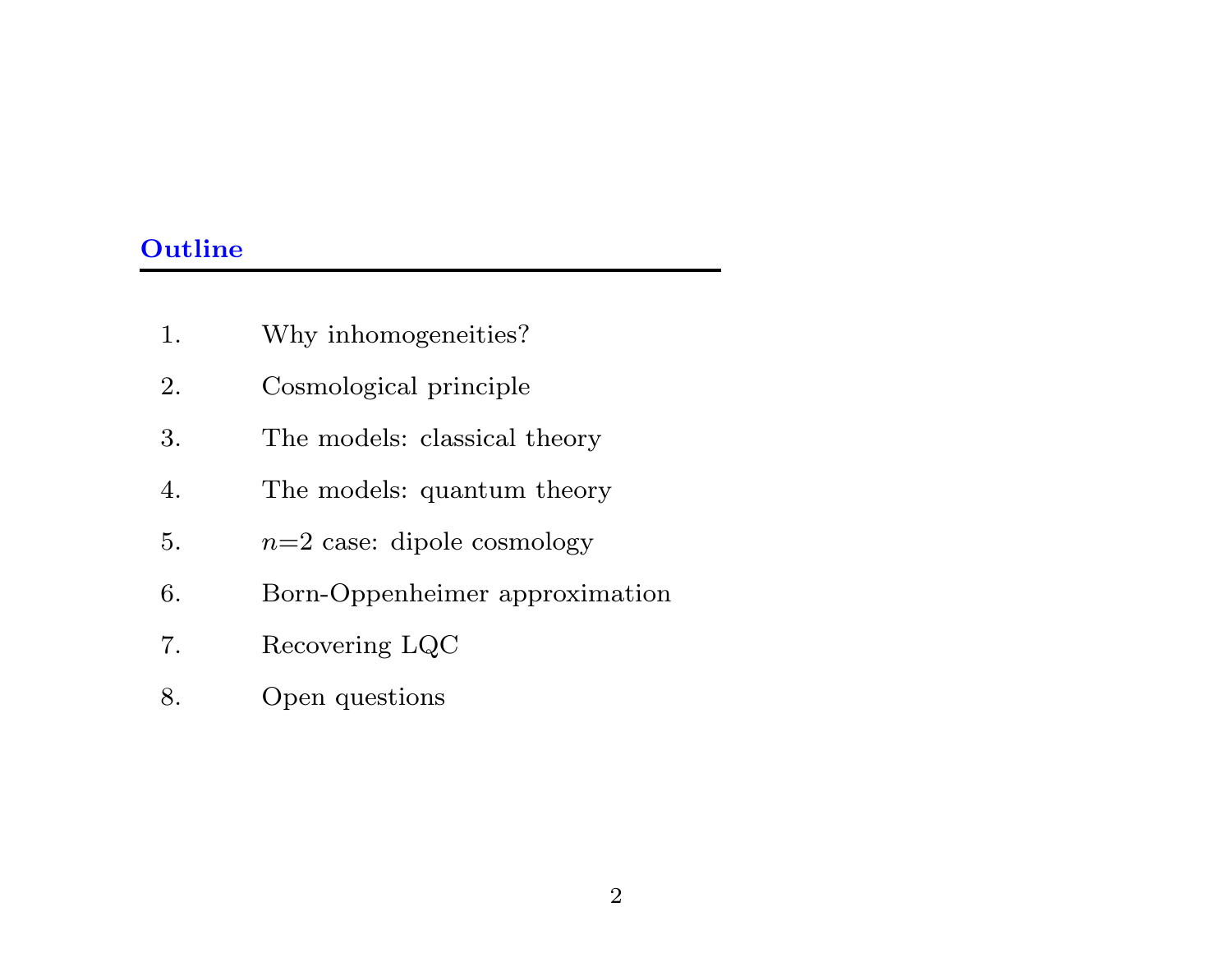LQC provides the most successful <sup>p</sup>hysical application of loop gravity, and one of the most promising avenues towards <sup>a</sup> possible empirical test.

- 1. Can we include inhomogeneities? Inhomogeneities can be re-inserted at <sup>a</sup> later cosmological epoch, restricting the analysis of the Planck epoch to the sole homogeneous d.o.f.. Is this approximation sufficient? Do quantum fluctuations of the inhomogeneous d.o.f. play any role at the bounce? (See also [Martin-Benito, Garay, Mena Marugan]).
- 2. Can we describe the full quantum geometry at the bounce, beyond the homogeneous approximation?
- 3. Quantum fluctuations of the inhomogeneous d.o.f. are believed to <sup>p</sup>lay <sup>a</sup> major role in structure formation. Can we see them in our background independent language?
- 4. Relation LQC and LQG. Can we derive the LQC assumptions from <sup>a</sup> more complete LQG model?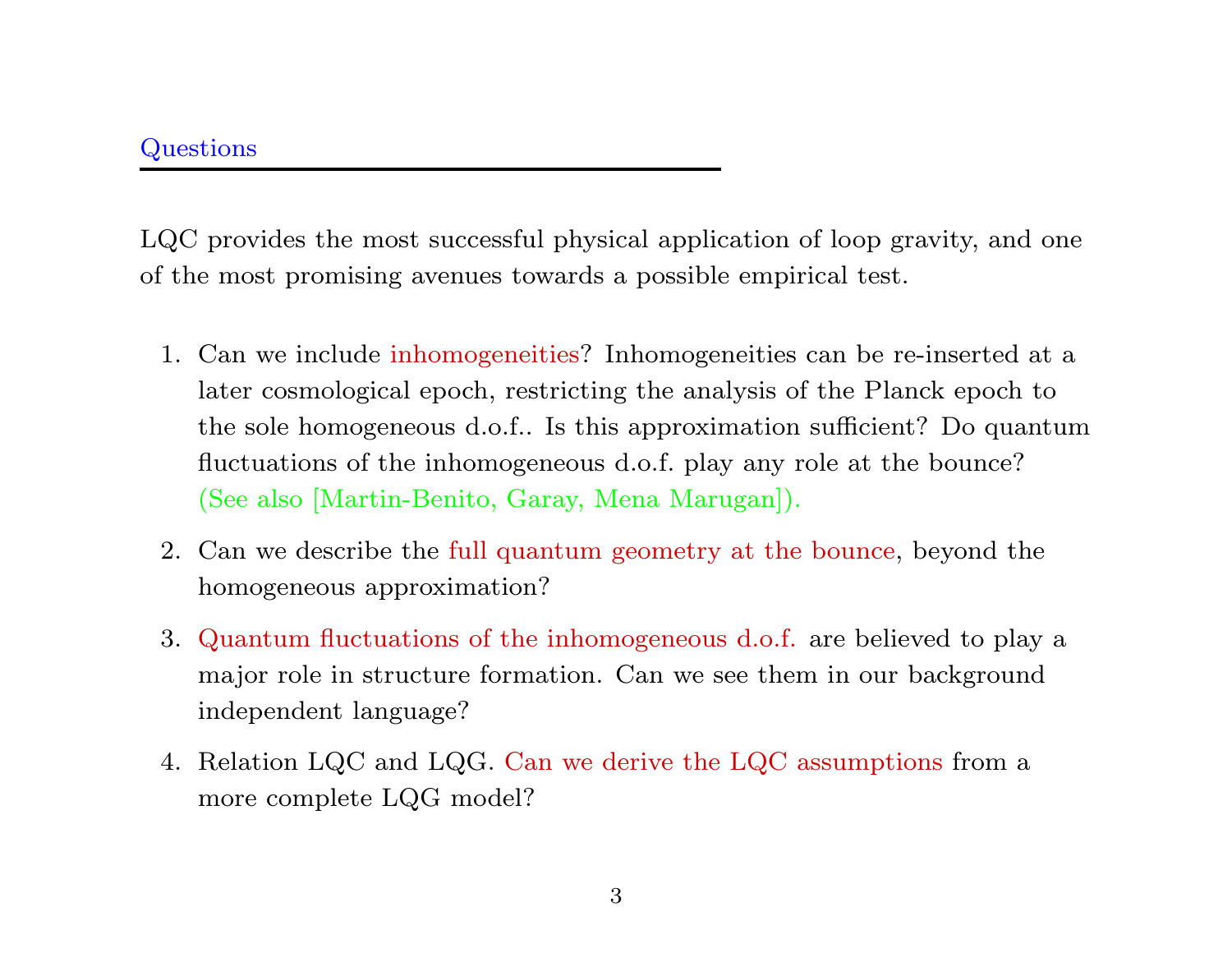# A strategy to address these questions

- 1. Analyze the nature of the approximation on which cosmology –classical or quantum– is based.
- 2. This leads to the idea that the full theory may be expanded by adding degrees of freedom one by one, starting from the cosmological ones. Define an approximated dynamics of the universe, inhomogeneous but truncated at <sup>a</sup> finite number of d.o.f..
- 3. Roughly <sup>a</sup> mode expansion, or an approximation of the universe by a triangulation with  $n$  tertrahedra.
- 4. At fixed <sup>n</sup>, approximate the dynamics by the non-graph changing Hamiltonian constraint. This <sup>g</sup>ives <sup>a</sup> consistent classical and quantum  $\mod$ el for each  $n.$
- 5. Study the simple  $n = 2$  case ("dipole cosmology"). This provides a "first step out of inhomogeneity".
- 6. Within this model, single out the homogeneous d.o.f., and perform <sup>a</sup> Born-Oppenheimer approximation. Recover the structure of LQC.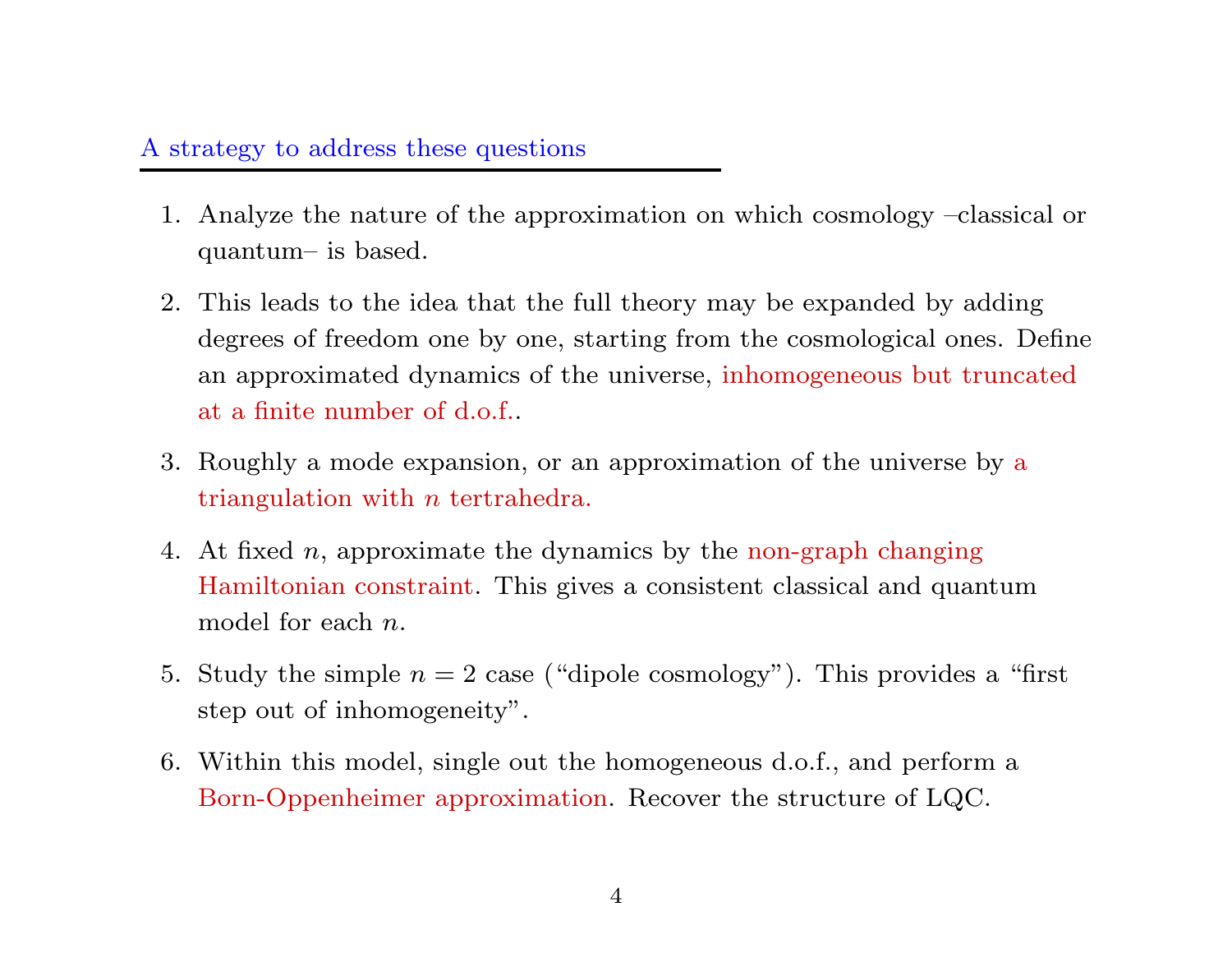# Approximations in cosmology

- 1. Einstein's 1917: cosmological principle. The dynamics of <sup>a</sup> homogeneous and isotropic space describes our real universe. What does this mean?
- 2. The universe happens to be in <sup>a</sup> state where the effect of the inhomogeneities on the dynamics of its largest scale, described by the scale factor, can be neglected in <sup>a</sup> first approximation.
- 3. This is not <sup>a</sup> large scale approximation, because it is supposed to remain valid when the universe was small! It is an expansion in  $n \sim \frac{a}{\lambda}$ .
- 4. Restrict the dynamics to <sup>a</sup> finite <sup>n</sup>.
- 5. The large scale d.o.f. can be captured by averaging the metric over the simplices of a triangulation formed by  $n$  simplices.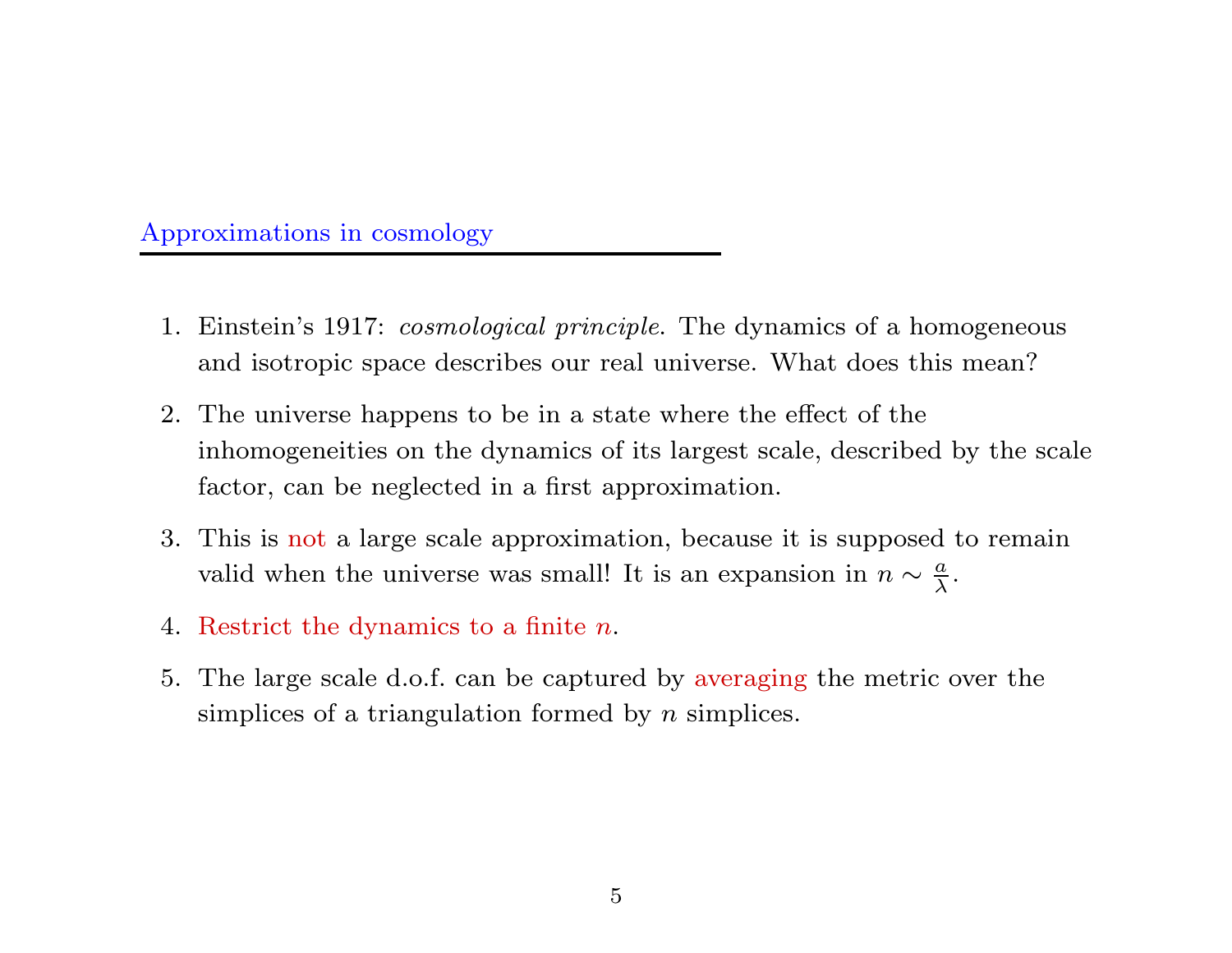# The model: definition of the classical theory

- Oriented triangulation  $\Delta_n$  of a 3-sphere, with by n tetrahedra t and 2n triangles f.

- Variables 
$$
\begin{cases} U_f & \in SU(2), \\ F_s = F^i \tau, & \in SU(2), \end{cases}
$$
 (1)

$$
E_f = E_f^i \tau_i \quad \in su(2). \tag{2}
$$

$$
(U_{f-1} = U_f^{-1} \text{ and } E_{f-1} = -U_f E_f U_f^{-1}.)
$$
\n
$$
\int \{I/\mathcal{L} |U_{\mathcal{L}}\} = 0
$$
\n(3)

$$
\{U_f, U_{f'}\} = 0, \tag{3}
$$

$$
\begin{cases}\n\{U_f, U_{f'}\} &= 0, \\
\{E_f^i, U_{f'}\} &= \delta_{ff'} \tau^i U_f, \\
\{E_f^i, E_{f'}^j\} &= \delta_{ff'} \epsilon^{ijk} E_f^k.\n\end{cases}\n\tag{3}
$$

$$
\{E_f^i, E_{f'}^j\} = \delta_{ff'} \epsilon^{ijk} E_f^k. \tag{5}
$$

The phase space is the cotangent bundle of  $SU(2)^{\textstyle 2n}$  with its natural symplectic structure.

1.1. 
$$
\text{Dynamics} \begin{cases} \text{Gauge} & G_t \equiv \sum_{f \in t} E_f \sim 0, \\ \text{Ham} & C_t \equiv \sum_{f f' \in t} Tr[(U_{ff'} - U_{f'f}) E_f E_{f'}] \sim 0. \end{cases} \tag{6}
$$

$$
\text{Ham} \qquad C_t \equiv \sum_{ff' \in t} Tr[(U_{ff'} - U_{f'f})E_f E_{f'}] \sim 0. \tag{7}
$$

where  $U_{ff'}=U_fU_n\ldots U_1U_{f'}$  is the holonomy of the link of the edge where  $f$  and  $f'$  meet.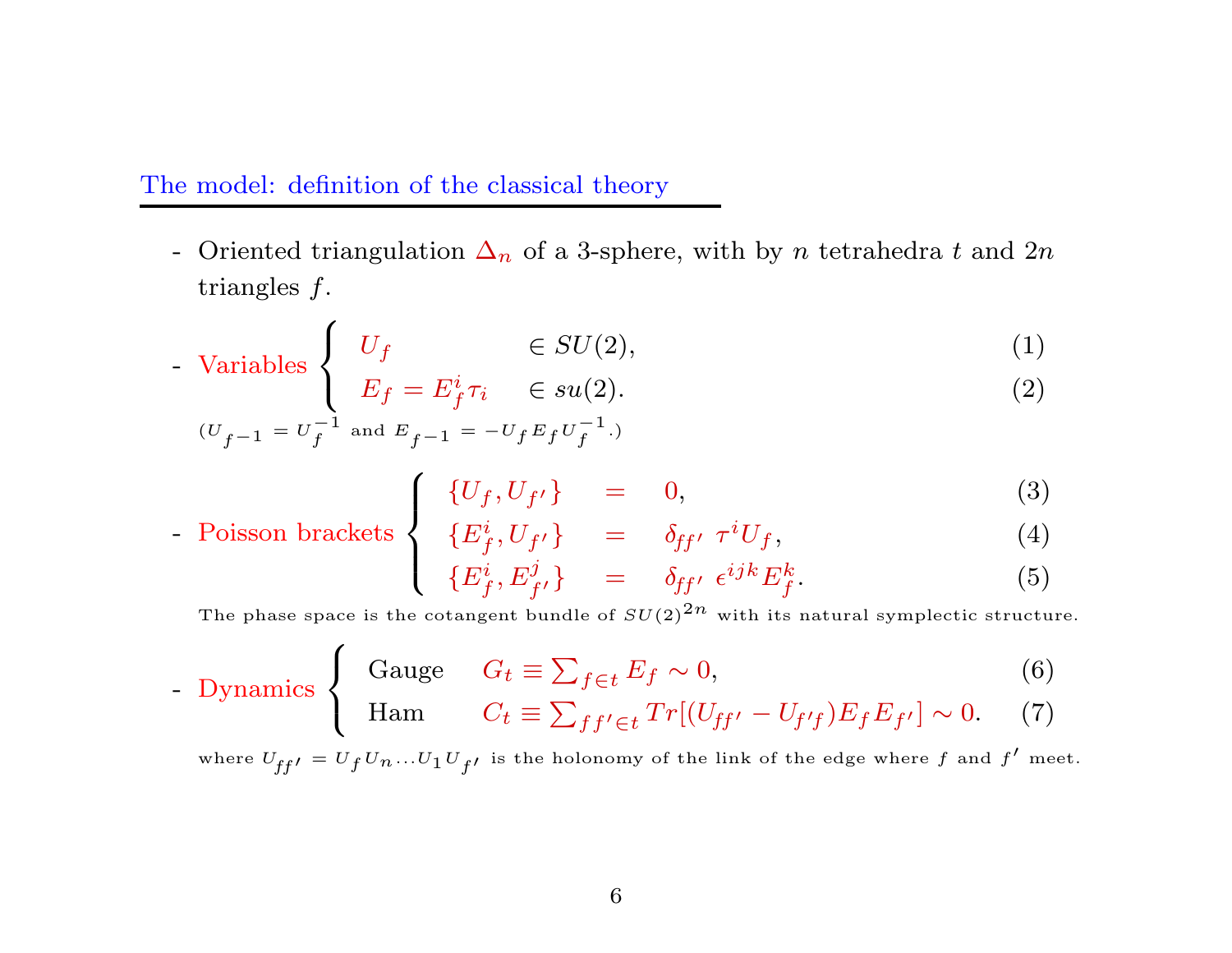# The model: interpretation

- Cosmological approximation to the dynamics of the geometry of <sup>a</sup> closed universe.
- ( $U_f, E_f$ ) average gravitational d.o.f. over a triangulation  $\Delta_n$  of space:
- $U_f$ : parallel transport of the Ashtekar connection  $A_a$  along the link  $e_f$  of  $\Delta_n^*$  dual to the f;
- $E_f$ : flux  $\Phi_f$  of the Ashtekar's electric field  $E^a$ across the triangle  $f$ , parallel transported to the center of the tetrahedron:  $E_f = U_{e_1}^{-1} \Phi_f U_{e_1}$ .



- The constraints approximate the Ashtekar's gauge and Hamiltonian constraint Tr[ $F_{ab}E^aE^b$ ] ~ 0.
- $C_t$ : "Non-graph-changing" hamiltonian constraint.
- $U_{ff'} \sim 11 + |\alpha|^2 F_{ab} + o(|\alpha|^2 F)$  is also good for large loops if  $F_{ab}$  is small.  $\rightarrow$  Approximation does not get worse as the universe increases its size. (Near flat spacetime the approximation is good even for coarse triangulations!)

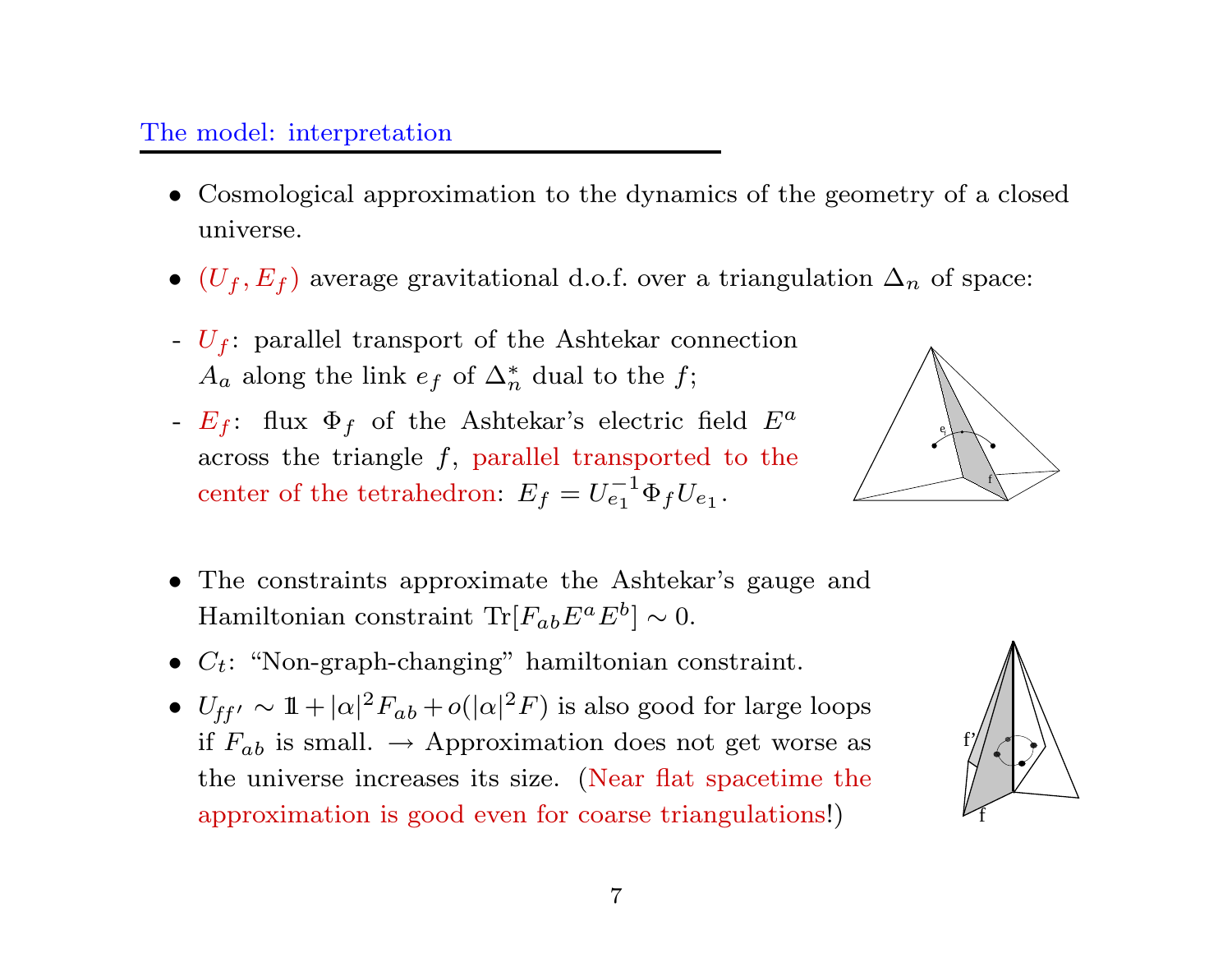The model: adding <sup>a</sup> scalar field

- Add a variable  $(\phi_t, p_{\phi_t})$ . Represents matter, defines an *n*-fingered time.
- Hamiltonian constraint

$$
S_t = \frac{1}{V_t}C_t + \frac{\kappa}{2V_t} p_{\phi_t}^2 \sim 0.
$$

where

$$
V_t = \sum_{ff'f'' \in t} \sqrt{Tr[E_f E_{f'} E_{f''}]}.
$$

- Ultralocal.
- Easy to add spatial derivative terms, or extend to fermions and gauge fields.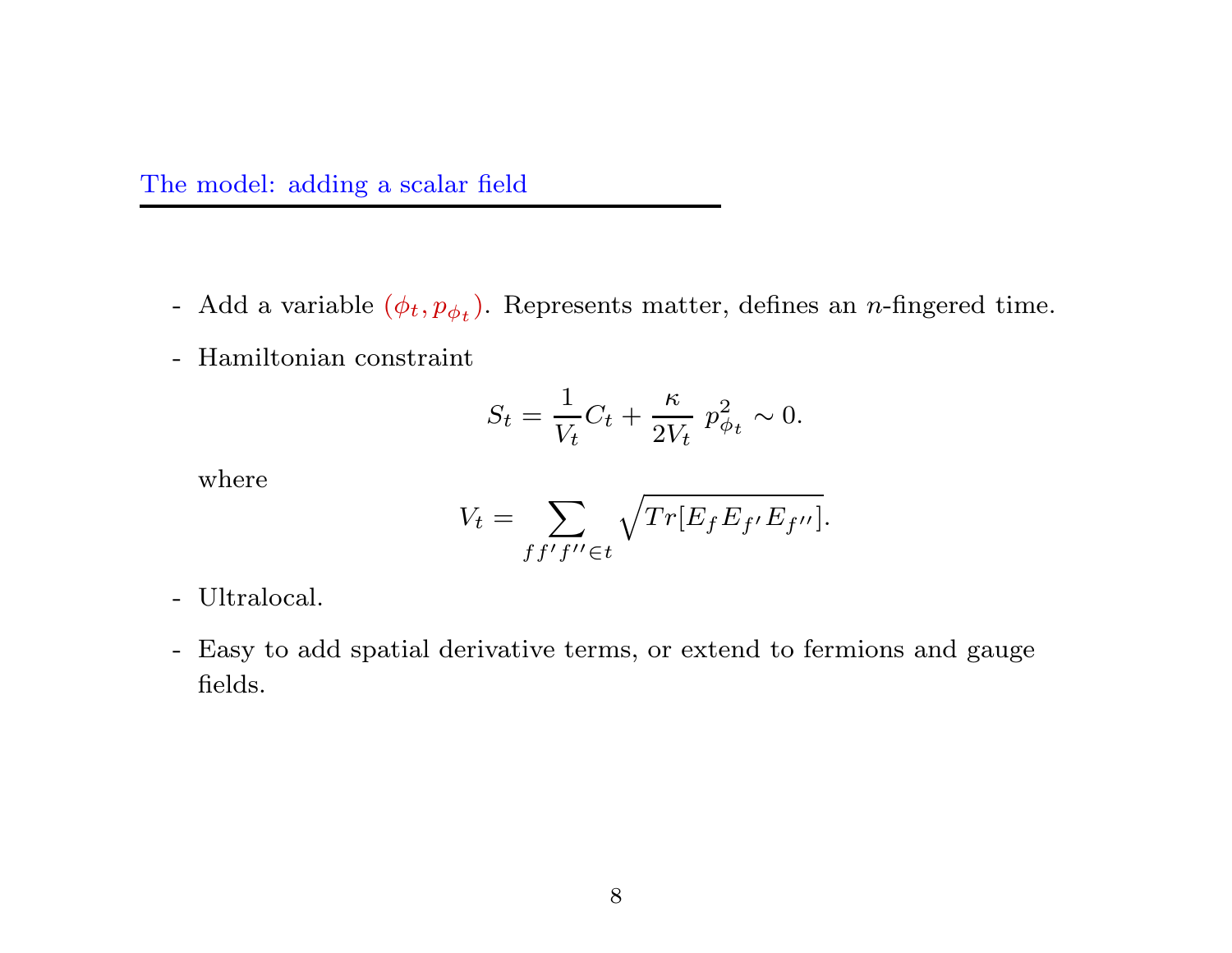#### The model: quantum theory

- 1. Hilbert space:  $H_{aux} = L_2[SU(2)^{2n}, dU_f]$ . States  $\psi(U_f)$ .
- 2. Operators:  $U_f$  are diagonal and  $E_f$  are the left invariant vector fields on each  $SU(2)$ . The operators  $E_{f-1}$  turn then out to be the right invariant vector fields !
- 3. States that solve gauge constraint:  $SU(2)$  spin networks on graph  $\Delta_n^*$

$$
\psi_{j_f} \iota_t(U_f) \equiv \langle U_f | j_f, \iota_t \rangle \equiv \otimes_f \Pi^{(j_f)}(U_f) \cdot \otimes_t \iota_t. \tag{1}
$$

4. With a scalar field:  $H_{aux} = L_2[SU(2)^{2n}, dU_f] \otimes L_2[R^n]$ , with

$$
\psi(j_f, \iota_t, \phi_t) \equiv \langle j_f, \iota_t, \phi_t | \psi \rangle. \tag{2}
$$

5. Quantum Hamiltonian constraint: either or as it is, or  $\dot{a}$  la Thiemann, rewriting it in the Thiemann's form

$$
\frac{1}{V_t}C_t = \frac{1}{6} \sum_{f f' f'' \in t} \text{Tr}\left[ (U_{ff'} - U_{f'f}) U_{f''}^{-1} [U_{f''}, V_t] \right] \sim 0. \tag{3}
$$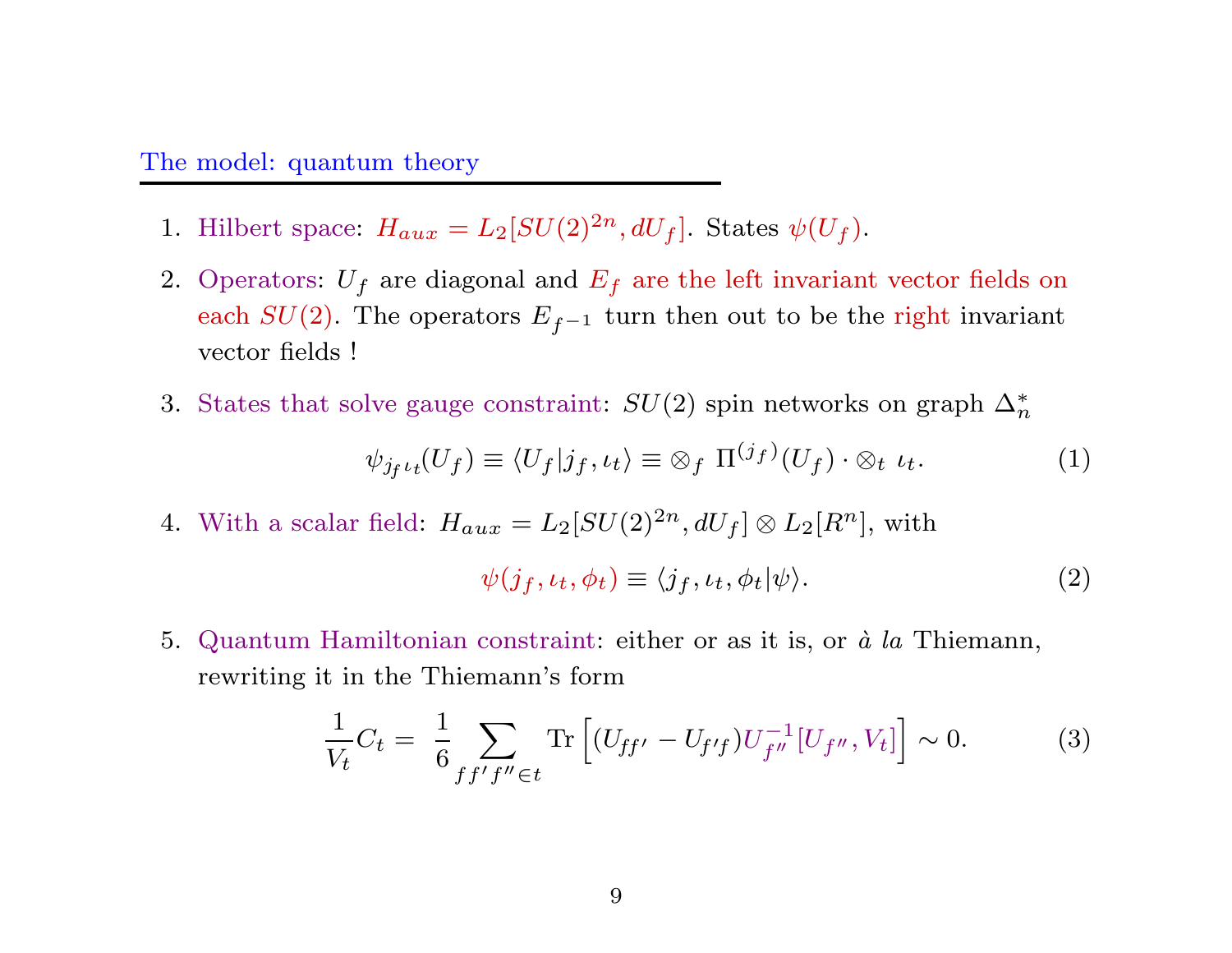# Dipole cosmology

Take  $n = 2$  and  $\Delta_2$  formed by two tetrahedra glued along all their faces.

$$
\Delta_2 = \bigotimes_{\Delta_2^*} \bigotimes_{(2)}
$$

 $\mathcal{H}_{aux} = L_2[SU(2)^4] \otimes L_2[R^2]$ . Gauge invariant states  $\psi(j_f, \iota_t, \phi_t)$ . Spin networks basis  $|j_f, \iota_t, \phi_t \rangle = |j_1, j_2, j_3, j_4, \iota_1, \iota_2, \phi_1, \phi_2 \rangle$ .

Dynamics:

$$
\begin{cases}\n\frac{\partial^2}{\partial \phi_1^2} \psi(j_f, \iota_t, \phi_t) = \frac{2}{\kappa} \sum_{\epsilon_f = 0, \pm 1} C_1 \frac{\epsilon_f \iota_t'}{j_f \iota_t} \psi(j_f + \frac{\epsilon_j}{2}, \iota_t', \phi_t), \\
\frac{\partial^2}{\partial \phi_2^2} \psi(j_f, \iota_t, \phi_t) = \frac{2}{\kappa} \sum_{\epsilon_f = 0, \pm 1} C_2 \frac{\epsilon_f \iota_t'}{j_f \iota_t} \psi(j_f + \frac{\epsilon_j}{2}, \iota_t', \phi_t).\n\end{cases} (3)
$$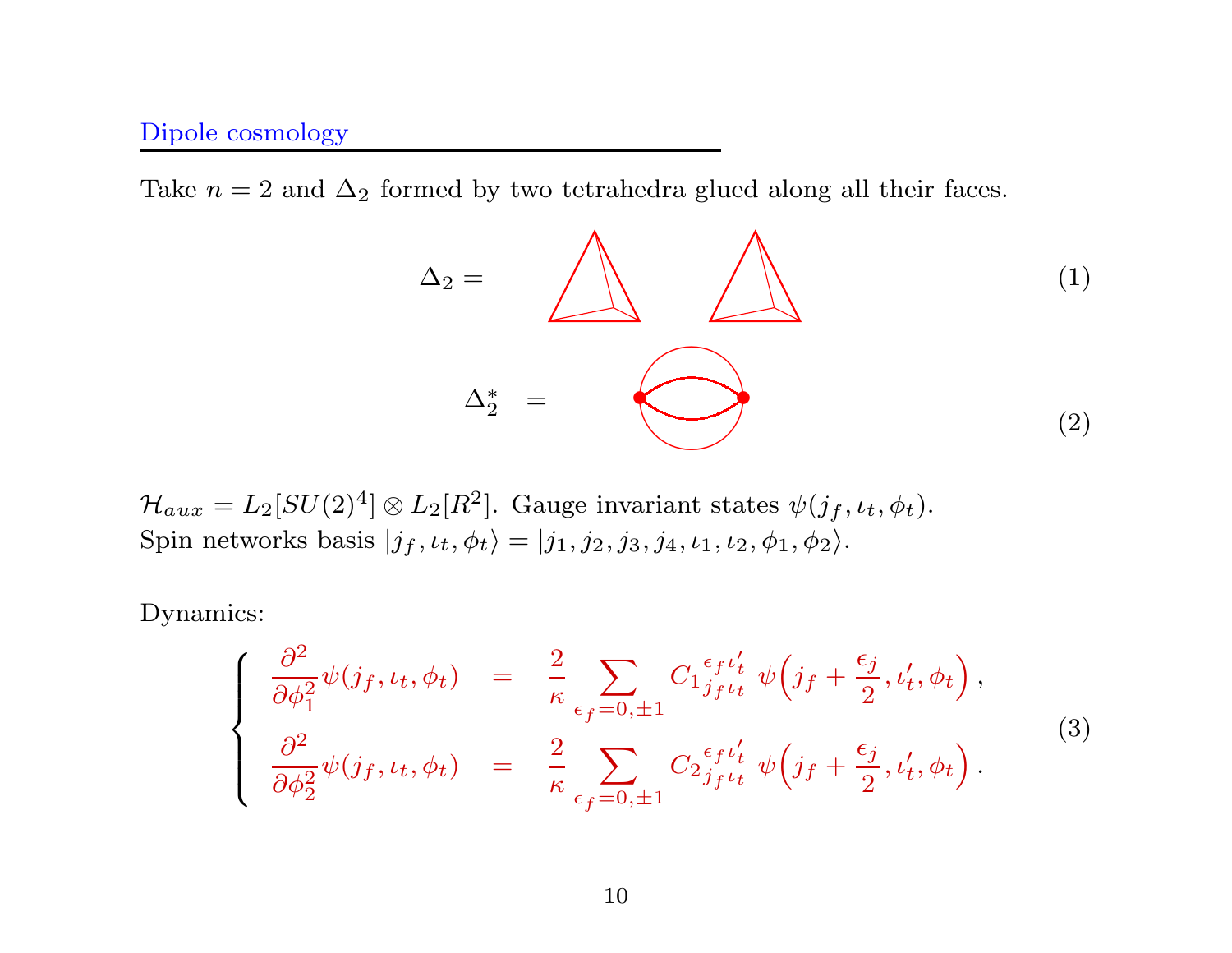#### Born-Oppenheimer approximation

B & O have opened the way to the quantum theory of molecules.

- 1. D.o.f.: "heavy"  $(R, p_R)$  (nuclei) and "light"  $(r, p_r)$  (electrons).
- 2. Hamiltonian splits as  $H(R, r, p_R, p_r) = H_R(R, p_R) + H_r(R; r, p_r)$  $H_R$ = nuclei energy;  $H_r$ = electrons energy plus interaction energy.
- 3. B-O Ansatz:  $\psi(R,r) = \Psi(R)\phi(R;r)$ , where  $\partial_R\Phi(R;r)$  is small.
- 4. Time independent Schrödinger equation  $H\psi = E\psi$  becomes  $H\psi = (H_R + H_r)\Psi\Phi = \Phi H_R \Psi + \Psi H_r \Phi = E\Psi\Phi$  that is  $\frac{H_R \Psi}{\Psi} - E = -\frac{H_r \Phi}{\Phi}$ . Since the lhs does not depend on r, each side is equal to a function  $\rho(R)$ . Therefore we can write two equations

 $H_R \Psi(R) + \rho(R) \Psi(R) = E \Psi(R)$ . (1) Schr. eq. for nuclei, with additional term.<br>  $H_r \Phi(R, r) = \rho(R) \Phi(R, r)$ . (2) Schr. eq. for electrons, in the background R.

Let us apply this idea to the dipole cosmology:  $R \to \text{hom d.o.f.}, r \to \text{inhom}$ d.o.f..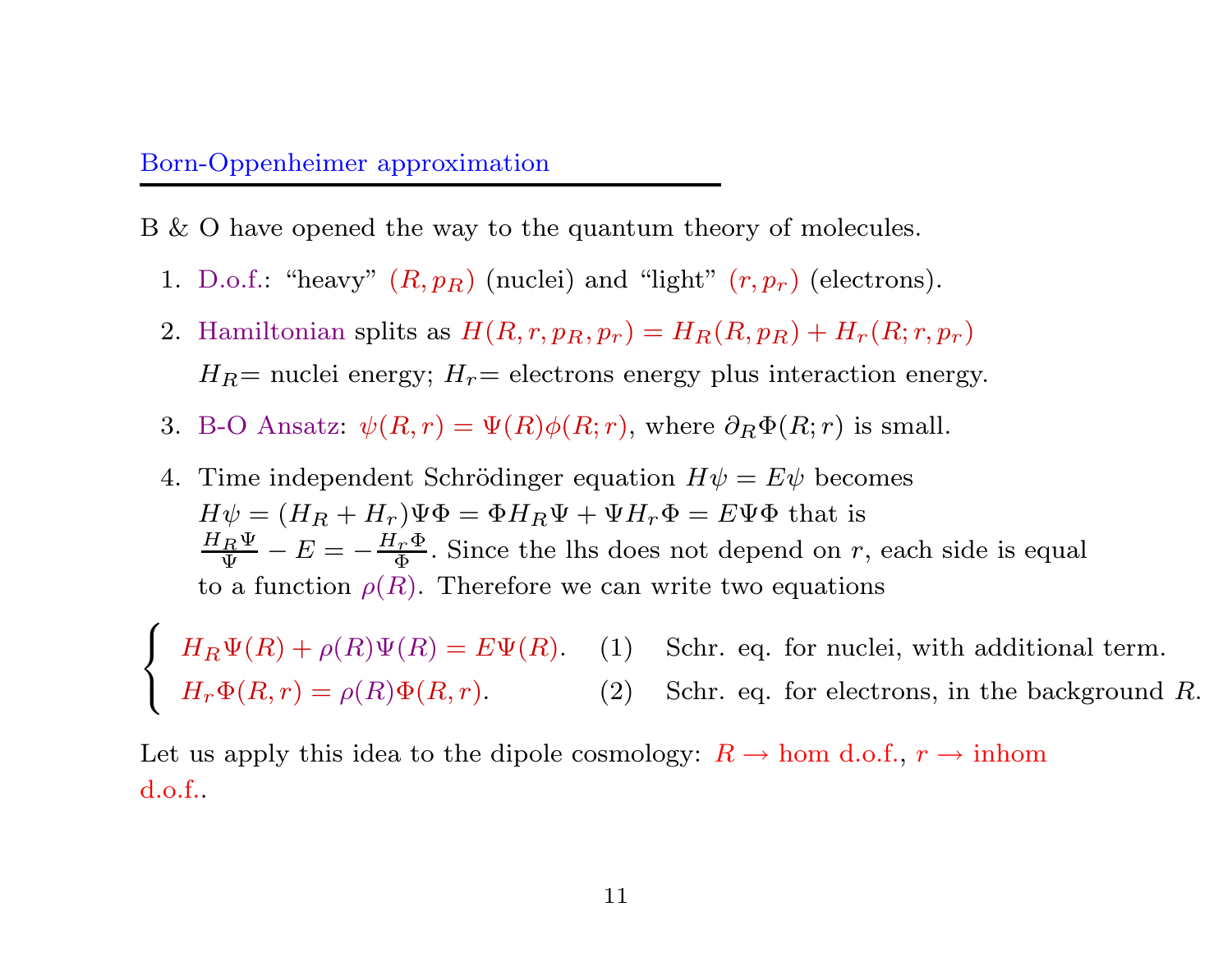#### Homogeneous and inhomogeneous d. o. f.

1.  $U_f = expA_f$ .  $\omega_f$ : fixed fiducial background.  $(|\omega_f| = 1)$ .

2. Degrees of freedom

$$
\begin{cases}\nA_f = c \omega_f + a_f, & (1) \\
E_f = p \omega_f + h_f. & (2)\n\end{cases} \text{ where }\n\begin{cases}\nV = p^{\frac{3}{2}}, & (3) \\
\{c, p\} = \frac{8\pi G}{3} \equiv k. & (4)\n\end{cases}
$$
\nAlso  $\phi_{1,2} = \frac{1}{2}(\phi \pm \Delta \phi)$ , and  $V_{1,2} = \frac{1}{2}(V \pm \Delta V)$ .

3. Hamiltonian constraint:  $C_t = C_t^{hom} + C_t^{in}$ . Where:  $C_t^{hom}$ : homogeneous d.o.f. energy.  $C_t^{in}$  sum of inhomogeneous d.o.f. and interaction energy.

$$
C_t(c, a, p, h) = \frac{1}{12} \sum_{ff'f'' \in t} \text{Tr} \Big[ \Big( e^{-c\omega_{f'} - a_{f'}} e^{c\omega_{f} - a_{f}} - e^{-c\omega_{f} - a_{f}} e^{c\omega_{f'} - a_{f'}} \Big)
$$

$$
e^{-c\omega_{f'} f'' - a_{f'} f''} \Big[ e^{c\omega_{f'} f'' + a_{f'} f''}, V \pm \Delta V \Big] \Big]. \tag{5}
$$

$$
C_t^{hom}(c,p) = \frac{1}{12} \sum_{ff'f'' \in t} \text{Tr}\Big[ \Big( e^{-c\omega_{f'}} e^{c\omega_{f}} - e^{-c\omega_{f}} e^{c\omega_{f'}} \Big) e^{-c\omega_{f''}} \big[ e^{c\omega_{f''}} , p^{\frac{3}{2}} \big] \Big] \tag{6}
$$

4. B-O Ansatz:  $\psi(c, a, \phi, \Delta \phi) = \Psi(c, \phi) \phi(c, \phi; a \Delta \phi)$ .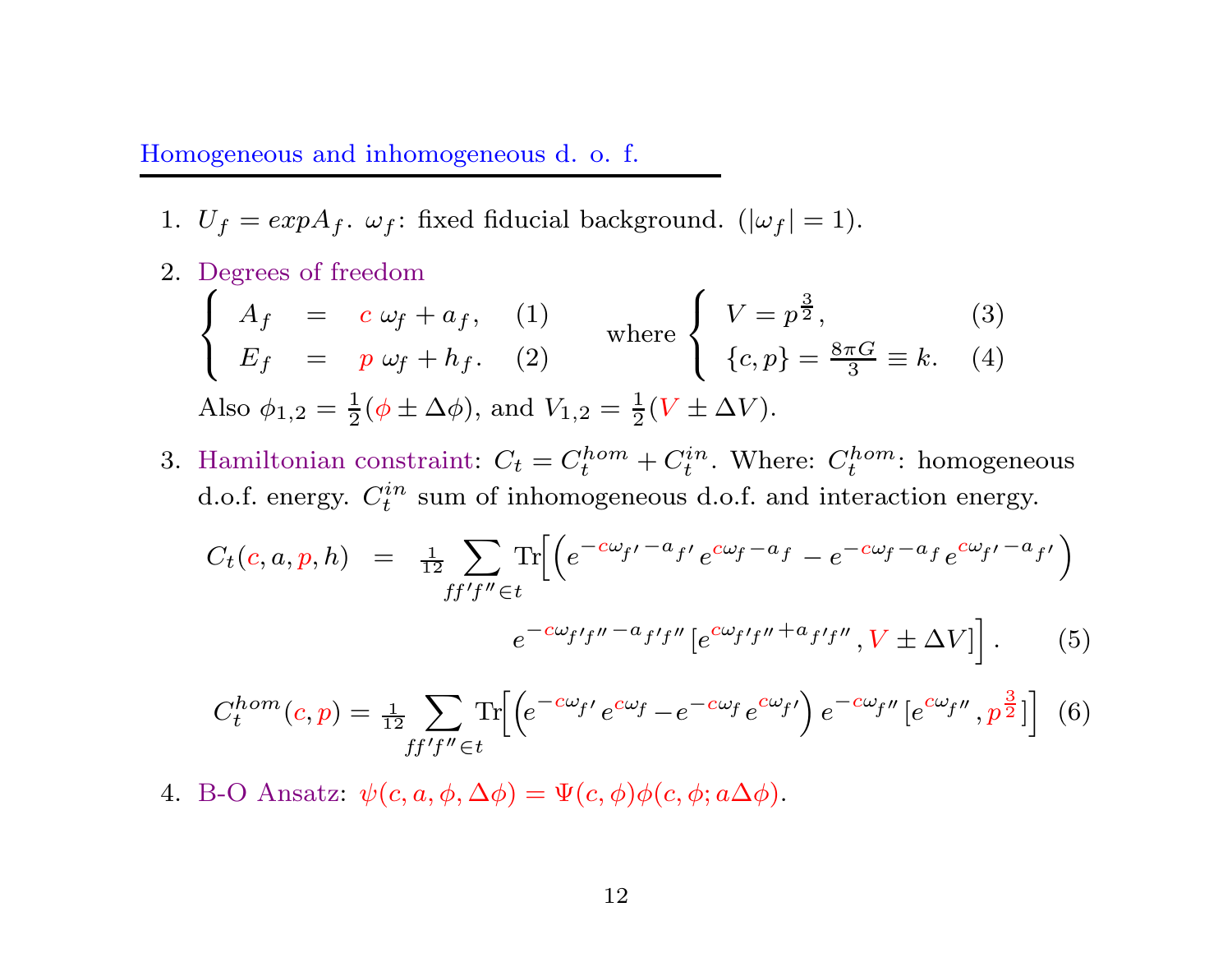5. With some technicalities:

$$
\begin{cases}\n\frac{\partial^2}{\partial \phi^2} \Psi(c, \phi) - C^{hom} \Psi(c, \phi) - \rho(c, \phi) \Psi(c, \phi) = 0, \\
\frac{\partial^2}{\partial \phi^2} \phi(c, \phi; a, \Delta \phi) + C^{inh} \phi(c, \phi; a, \Delta \phi) = \rho(c, \phi) \phi(c, \phi; a, \Delta \phi). \n\end{cases}
$$
\n(1)

(1): Quantum Friedmann equation for the homogeneous d.o.f.  $(c, \phi)$ , corrected by the energy density  $\rho(c, \phi)$  of the inhomogeneous modes.

 $(2)$ : The Schrödinger equation for the inhomogeneous modes in the background homogeneous cosmology  $(c,\phi).$   $\rho(c,\phi)$  energy eigenvalue.

6. At the order zero of the approximation, where we disregard entirely the effect of the inhomogeneous modes on the homogeneous modes, we obtain

$$
\frac{\partial^2}{\partial \phi^2} \Psi(c, \phi) = C^{hom} \Psi(c, \phi).
$$
 (3)

Let now now write this equation explicitly.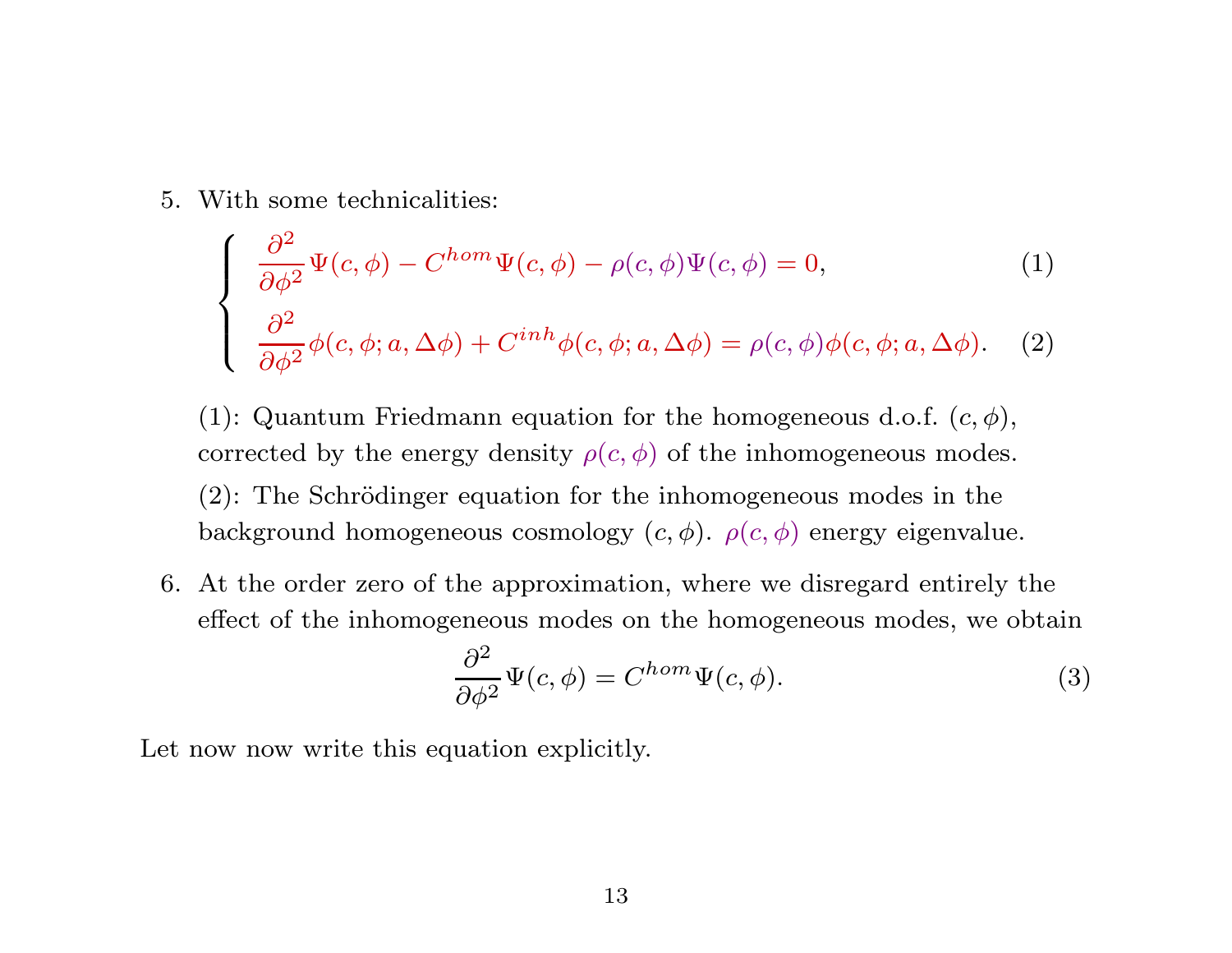# Quantum Friedmann equation

• c multiplies the generator of a  $U(1)$  subgroup of  $SU(2)^4$ . Therefore it is a periodic variable  $c \in [0, 4\pi]$ . We can therefore expand  $\Psi(c, \phi)$ <br>  $\Psi(c, \phi) = \sum \psi(\mu, \phi) e^{i\mu c/2}$ .

$$
\Psi(c,\phi) = \sum_{\text{integer } \mu} \psi(\mu,\phi) e^{i\mu c/2}.
$$
 (1)

The basis of states  $\langle c | \mu \rangle = e^{i \mu c/2}$  satisfies

$$
p|\mu\rangle = \frac{k}{2}|\mu\rangle \tag{2}
$$

$$
e^{ic}|\mu\rangle = |\mu + 2\rangle \tag{3}
$$

• The homogeneous hamiltonian constraint operator reads

$$
C_t^{hom} = \frac{1}{12} \sum_{ff'f''} Tr \left[ ((\cos \frac{c}{2} \mathbb{1} - 2 \sin \frac{c}{2} \omega_{f'}) (\cos \frac{c}{2} \mathbb{1} + 2 \sin \frac{c}{2} \omega_f) - (\cos \frac{c}{2} \mathbb{1} - 2 \sin \frac{c}{2} \omega_f) (\cos \frac{c}{2} \mathbb{1} + 2 \sin \frac{c}{2} \omega_{f'}) e^{-c\omega_{f''}} [e^{c\omega_{f''}}, p^{\frac{3}{2}}] \right]
$$
  
= 
$$
\frac{1}{12} \sum_{ff'f''} Tr \left[ \left( 2 \sin \frac{c}{2} \cos \frac{c}{2} (\omega_f - \omega_{f'}) - 4 \sin^2 \frac{c}{2} [\omega_f, \omega_{f'}] \right) e^{-c\omega_{f''}} [e^{c\omega_{f''}}, p^{\frac{3}{2}}] \right].
$$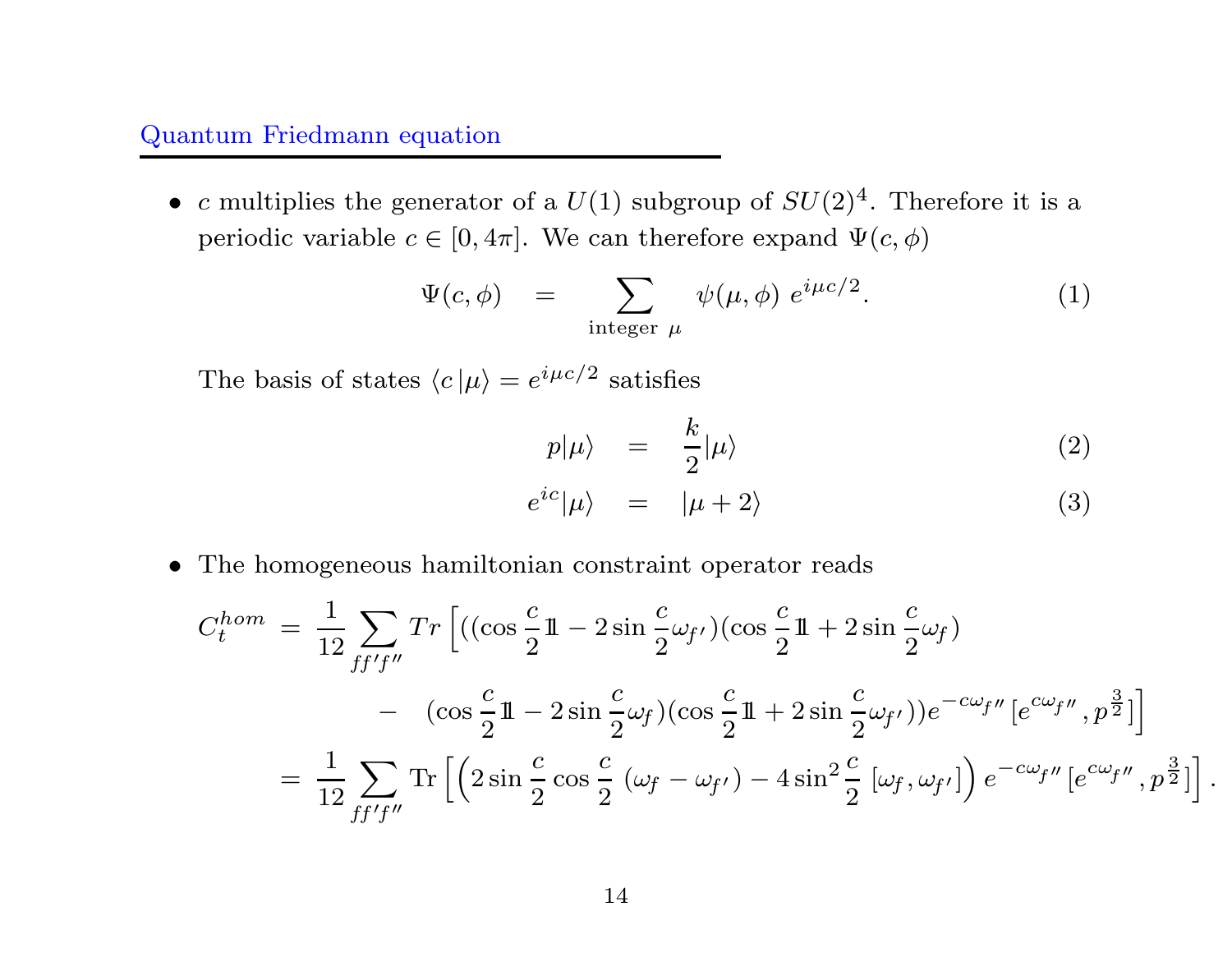• Consider the action of the last factor on the state  $|\mu\rangle$ 

$$
e^{-c\omega_f \nu} \left[e^{c\omega_f \nu}, p^{\frac{3}{2}}\right] e^{i\mu c/2} = \left(-ik\frac{\partial}{\partial c}\right)^{\frac{3}{2}} e^{i\mu c/2} - e^{-c\omega_f \nu} \left(-ik\frac{\partial}{\partial c}\right)^{\frac{3}{2}} e^{ic(\mu/2 - i\omega_f \nu)}
$$

$$
= k\left(\mu^{\frac{3}{2}}\mathbb{1} - \left(\mu\mathbb{1} - i2\omega_f \nu\right)^{\frac{3}{2}}\right) e^{i\mu c/2}.
$$
(1)

• We can write  $(\mu \mathbb{1} - i2\omega_{f''})^{\frac{3}{2}}$  $\overline{\Omega}^{\pm} = \alpha(\mu) \mathbb{1} + \beta(\mu) \omega_{f''}$  where the coefficients  $\alpha(\mu)$  and  $\beta(\mu)$  can be easily computed squaring this equation, using  $\omega_{\cdot}^2$  $f^{\prime\prime}$  $=-\frac{1}{4}11$  and solving the resulting system, which gives

$$
\beta(\mu) = -\sqrt{-2\mu(\mu^2 + 3) + 2(\mu^2 - 1)^{\frac{3}{2}}}.
$$
\n(2)

• The only term that survives is

$$
C_t^{hom}e^{i\mu c/2} = -\frac{1}{3}\sin^2\frac{c}{2}\beta(\mu)\sum_{ff'} \text{Tr}\left[ [\omega_f, \omega_{f'}]\omega_{f''} \right]e^{i\mu c/2}
$$

$$
= C\beta(\mu)\sin^2\frac{c}{2}e^{i\mu c/2}.
$$
 (3)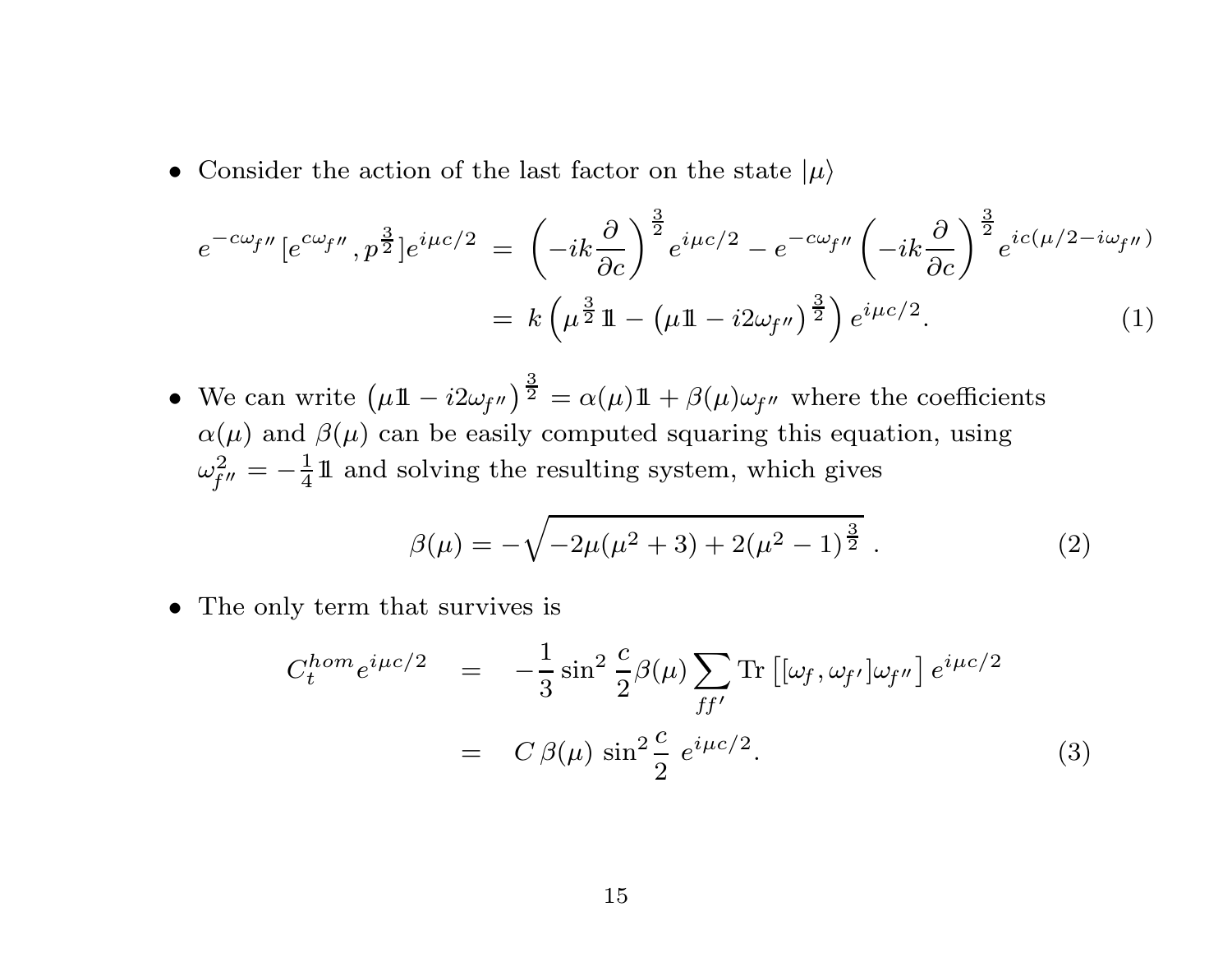• Bringing everything together, the quantum Friedmann equation reads

$$
\frac{\partial^2}{\partial \phi^2} \Psi(\mu, \phi) = C^+(\mu) \Psi(\mu + 2, \phi) + C^0(\mu) \Psi(\mu, \phi) + C^-(\mu) \Psi(\mu - 2, \phi)
$$

where

$$
C^{+}(\mu) = C^{-}(\mu) = -\frac{1}{2}C^{0}(\mu) = -\frac{kC}{\kappa}\mu^{\frac{3}{2}}\sqrt{-2\mu(\mu^{2}+3)+2(\mu^{2}-1)^{\frac{3}{2}}}.
$$

- This eq. has precisely the structure of the LQC dynamical equation.
- $\bullet$   $\mu$  is discrete without ad hoc hypotheses, or area-gap argument.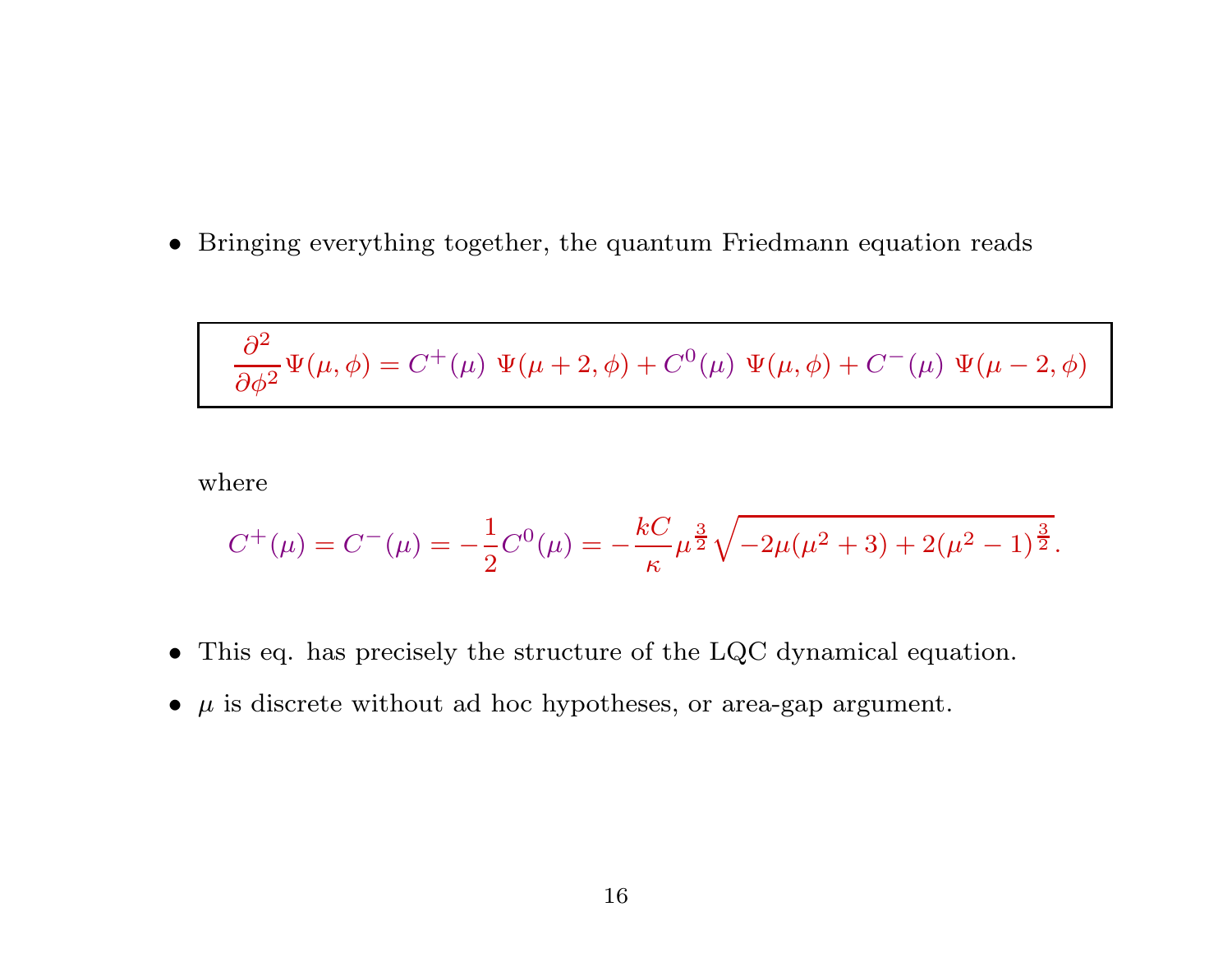# To be done

- 1. Immirzi parameter  $\gamma$ .
- 2. Realistic matter fields.
- 3. Relation between the  $\psi(\mu,\phi)$  homogeneous states and the full  $\psi(j_f,\iota_t,\phi_t)$  states in the spinnetwork basis.
- 4. Relation to  $\bar{\mu}$  quantization scheme.
- 5. Spinfoam version. Cosmological Regge calculus (Barrett et al).  $1 \rightarrow 4, 4 \rightarrow 1$  Pachner moves.